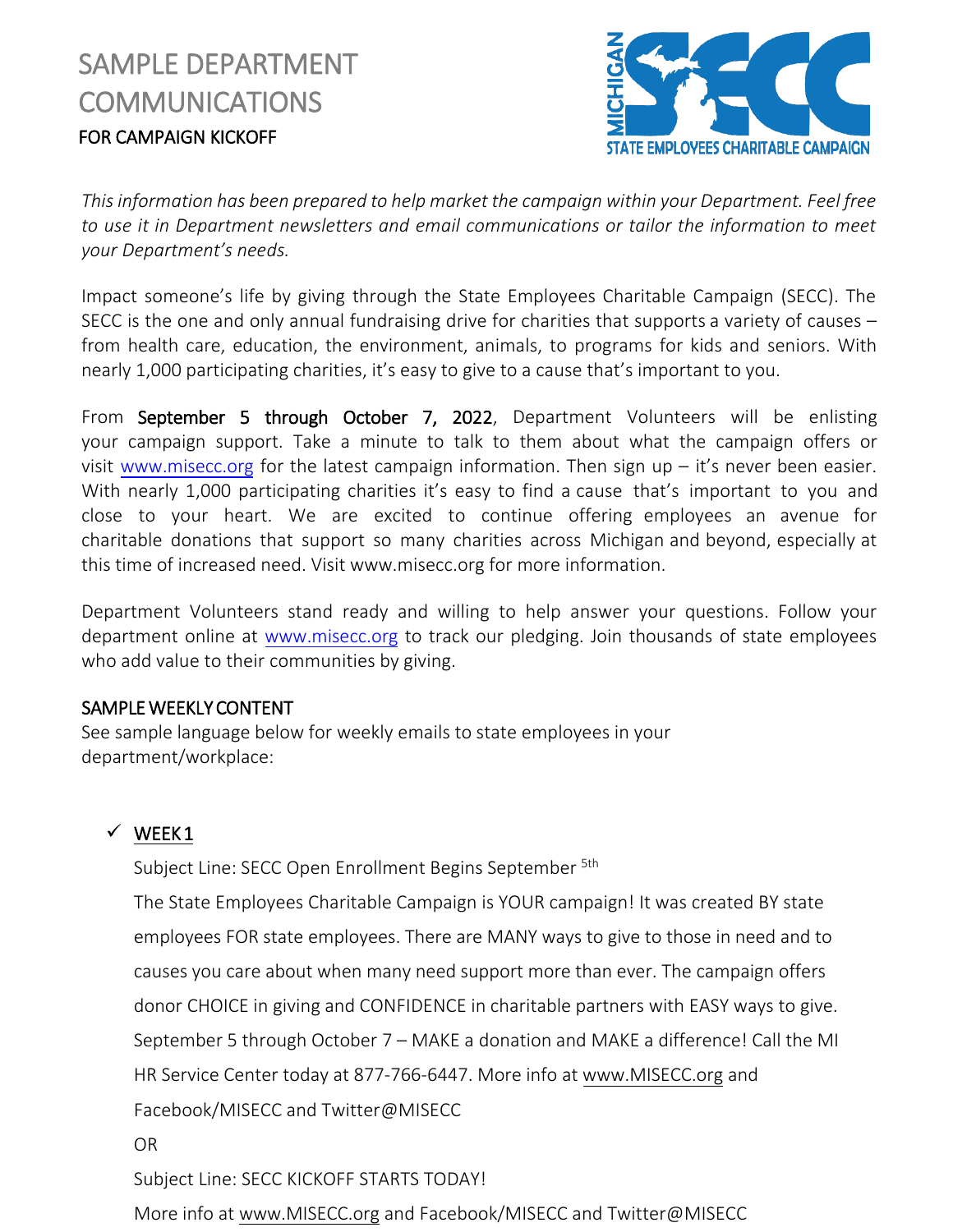## $\checkmark$  WEEK 2

Subject Line: MAKE SURE TO CHECK OUT MISECC.ORG

Change someone's life in the community where you LIVE, WORK or VOLUNTEER!

#### DID YOU KNOW?

\$1.00 per week — *the price of a can of soda a week*

- Provides a specially made smoke detector for a family with a hearing-impaired child.
- Provides credit counseling and financial literacy services for one woman in a transitional housing program.

Visit www.MISECC.org to find your favorite SECC charity and sign up to make a onetime or recurring donation using payroll deduction by calling the MI HR Service Center at 877-766-6447.

September 5 through October 7 – MAKE a donation and MAKE a difference! More info at [www.MISECC.org](http://www.misecc.org/) and Facebook/MISECC and Twitter@MISECC

#### $\checkmark$  WEEK 3

Subject Line: LIKE US ON FACEBOOK AND TWITTER

Choose from nearly 1,000 [charitable organization](http://www.misecc.org/charity_listings.html)s and find the cause that's most

important to you.

#### DID YOU KNOW?

\$2.00 per week — *the price of one energy drink.*

- Provides a one-room, two-night stay for an individual or small family displaced by a house or apartment fire.
- Provides training for four new volunteers.

September 5 through October 7 – MAKE a donation and MAKE a difference! Call the MI HR Service Center at 877-766-6447 to set up recurring donations using payroll deduction!

## $\checkmark$  WEEK 4

Subject Line: OVER 30 YEARS-OVER \$50 MILLION

Choose your CAUSE. Choose your CHARITY. Choose SECC.

#### DID YOU KNOW?

\$5.00 per week— *the price of a regular coffee and a bagel*

- Provides one hour of counseling to a troubled youth.
- Provides materials for activities conducted with children in a site-based mentoring program.